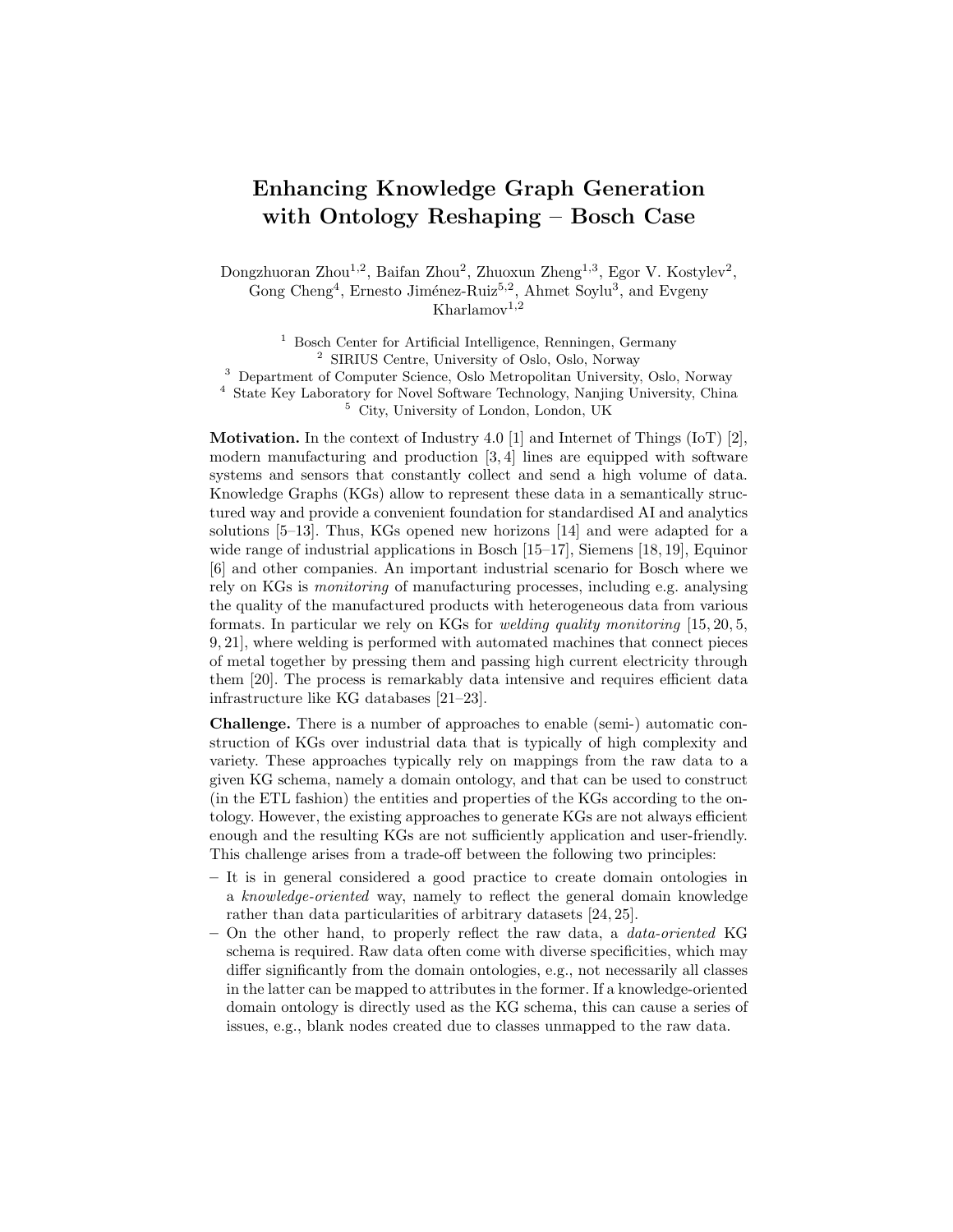

Fig. 1. An overview of our approach of ontology reshaping enhanced KG generation.

Ontology Reshaping Enhanced KG Generation. To address this challenge, we propose our approach of ontology reshaping enhanced KG generation (Figure 1). The core idea of our approach is to "reshape" a domain ontology to its (often) more compact data-oriented versions, and then to use the latter ones as the KG schemata to construct KGs from relational tables. Our system consists of five layers and several semantic modules.

Our approach consists of Machine Layer, Data Layer, KG Layer, Application Layer and Ontology Layer. In the Machine Layer, manufacturing data are constantly collected from running production lines of automated welding. In the Data Layer, the raw data of various formats e.g., json, SQL, XML are transformed into relational tables by the Data Transformation module. In the KG Layer, our Welding-ML KG is generated by populating KG schemata with the relational tables. We call our KG Welding-ML KGs because they contain information of the welding production and ML analysis [26]. The Welding-ML KG are used by a series of applications, e.g., ML Analysis, in the Application Layer. The KG schemata are data-oriented ontologies transformed by the Ontology Reshaping module from knowledge-oriented domain ontologies, in the Ontology Layer.

In particular, our Ontology Reshaping module [27] converts a given domain ontology to (often) compacter ontologies that serves as the KG schema [28]. The intuition behind it is to project the domain ontology to a labelled multi-graph, then select subsets of nodes and edges from it, and then connect the sub-graphs via some optimality criteria based on user heuristics, efficiency, simplicity, etc.

Evaluation at Bosch. We implement and evaluate our approach at Bosch for welding quality monitoring and data analysis [29, 30]. The evaluation was done in the offline mode on several car manufacturing lines. These lines generated a great number of heterogeneous data such as historic data with sensor measurements, welding machine configurations, manufacturing specifications, and the quality estimates of finished welding operations. In this work, we select a section of the data for discussion. The selected section contains 4.315 million records. These data account for 1000 welding operations, estimated to be related to 100 cars. Thanks to ontology reshaping, our approach significantly increases time efficiency, space efficiency, and results in KGs with much better simplicity, compared to a baseline approach [27] without ontology reshaping: The KG generation becomes 7 to 8 times faster; the number of entities reduced to merely 1/2 to 1/6 of the baseline, and storage space reduced to  $2/3$ ; and the number of blank nodes are reduced to zero and queries over the KGs become shorter and simpler.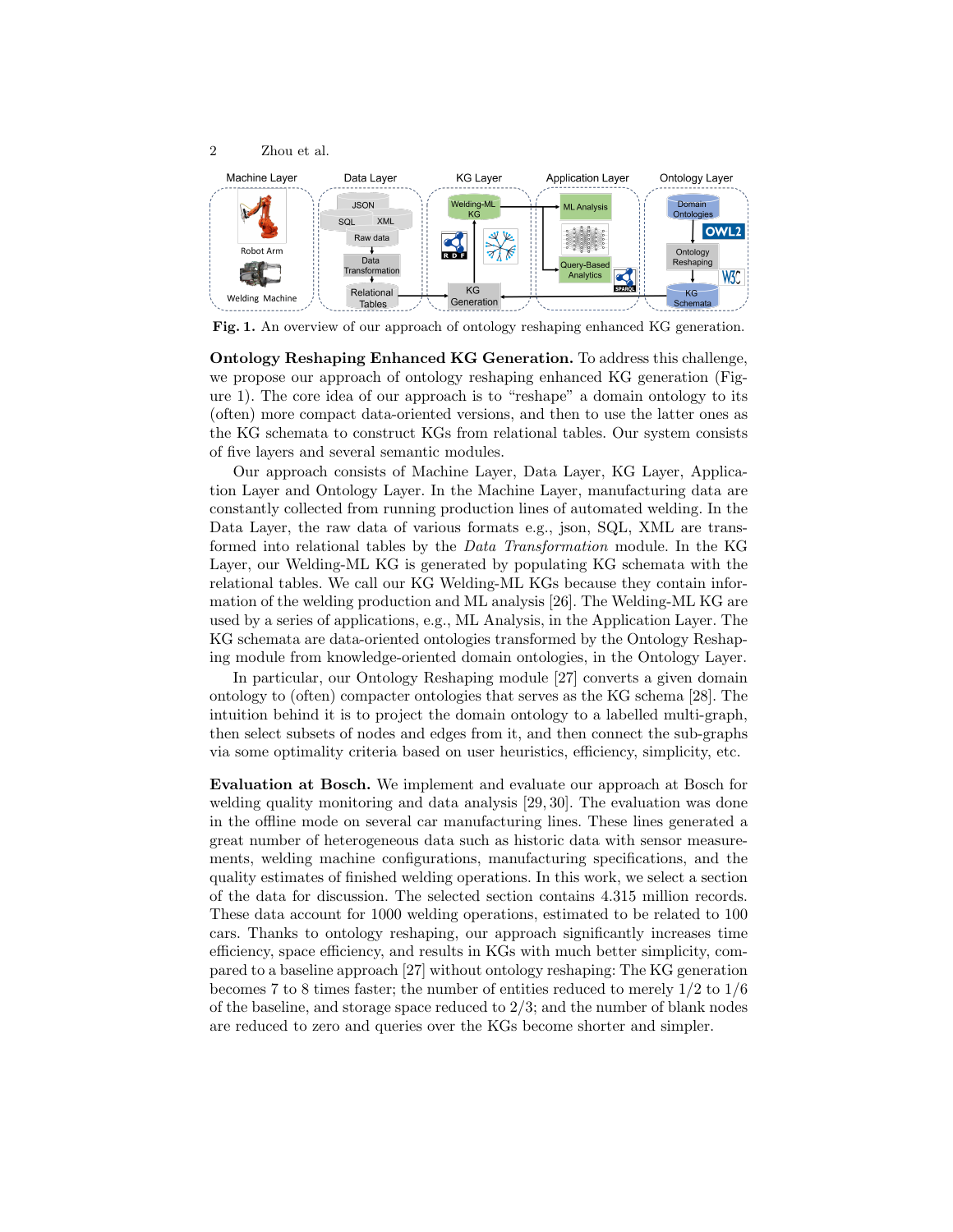Outlook. Our approach is currently deployed in our Bosch evaluation environment, and we are considering to push it further into a more advanced and strict evaluation phase of production that runs in real-time. To show the benefits, we also plan to demonstrate our KG solution with more users and more use cases. In the Application Layer, we plan to develop Query-Based Industrial Analytics. In the future, we plan to develop formal theory of ontology reshaping, to enhance the KG generation modules to improve the compatibility of the KG schema to the domain ontologies; to extend the KG solution for more applications, e.g. question answering, visualisation, statistic analysis.

Acknowledgements. The work was partially supported by the H2020 projects Dome 4.0 (Grant Agreement No. 953163), OntoCommons (Grant Agreement No. 958371), and DataCloud (Grant Agreement No. 101016835) and the SIRIUS Centre, Norwegian Research Council project number 237898.

## References

- 1. H. Kagermann, Change through digitization value creation in the age of Industry 4.0, in: Management of Permanent Change.
- 2. ITU, Recommendation ITU T Y.2060: overview of the internet of things, Tech. rep., International Telecommunication Union.
- 3. S. Chand, J. Davis, What is smart manufacturing, Time Magazine Wrapper.
- 4. T. Wuest, D. Weimer, C. Irgens, K.-D. Thoben, Machine learning in manufacturing: advantages, challenges, and applications, Production & Manufacturing Research.
- 5. B. Zhou, T. Pychynski, M. Reischl, E. Kharlamov, R. Mikut, Machine learning with domain knowledge for predictive quality monitoring in resistance spot welding, J. Intell. Manuf. 33 (4) (2022) 1139–1163.
- 6. E. Kharlamov, D. Hovland, M. G. Skjæveland, D. Bilidas, E. Jiménez-Ruiz, G. Xiao, A. Soylu, D. Lanti, M. Rezk, D. Zheleznyakov, M. Giese, H. Lie, Y. E. Ioannidis, Y. Kotidis, M. Koubarakis, A. Waaler, Ontology based data access in Statoil, Journal of Web Semantics 44 (2017) 3–36.
- 7. B. Zhou, Machine learning methods for product quality monitoring in electric resistance welding, Ph.D. thesis, Karlsruhe Institute of Technology, Germany (2021).
- 8. X. Zou, A survey on application of knowledge graph, in: Journal of Physics: Conference Series, Vol. 1487, IOP Publishing, 2020, p. 012016.
- 9. B. Zhou, Y. Svetashova, T. Pychynski, I. Baimuratov, A. Soylu, E. Kharlamov, SemFE: Facilitating ML pipeline development with semantics, in: CIKM, ACM, 2020, pp. 3489–3492.
- 10. B. Zhou, T. Pychynski, M. Reischl, R. Mikut, Comparison of machine learning approaches for time-series-based quality monitoring of resistance spot welding (RSW), Archives of Data Science, Series A (Online First) 5 (1) (2018) 13.
- 11. A. Soylu, Ó. Corcho, B. Elvesæter, C. Badenes-Olmedo, T. Blount, F. Y. Martínez, M. Kovacic, M. Posinkovic, I. Makgill, C. Taggart, E. Simperl, T. C. Lech, D. Roman, TheyBuyForYou platform and knowledge graph: Exanding horizons in public procurement with open linked data, Semantic Web 13 (2) (2022) 265–291.
- 12. B. Zhou, M. Chioua, J.-C. Schlake, Practical methods for detecting and removing transient changes in univariate oscillatory time series, IFAC-PapersOnLine 50 (1) (2017) 7987–7992.